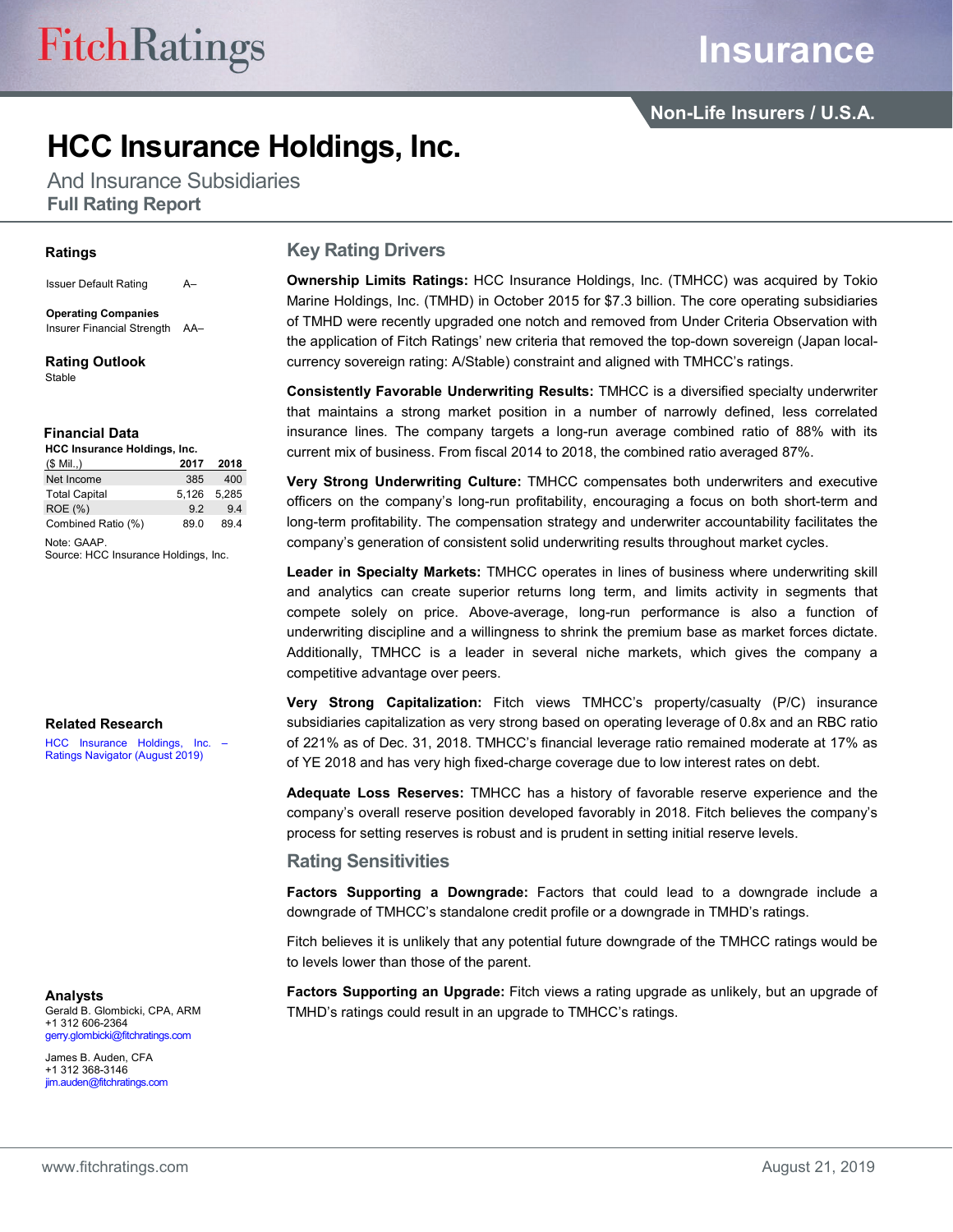# **FitchRatings**

#### **Insurance HCC Insurance Holdings, Inc. (August 16, 2019) Insurer Financial Strength** Reinsurance, Risk Mitigation & Catastrophe Risk Reserve Adequacy Asset/Liability Management Other Factors & Criteria Elements (see below) Investment and Liquidity Risk Financial Performance & Earnings Credit Factor Not Applicable Financial Flexibility

|                  |                                                           | <b>Operational Profile</b> |                              |                                                                     |                                        | <b>Financial Profile</b>                |                               |                     |                                                                  |                                                     |            |                                             |
|------------------|-----------------------------------------------------------|----------------------------|------------------------------|---------------------------------------------------------------------|----------------------------------------|-----------------------------------------|-------------------------------|---------------------|------------------------------------------------------------------|-----------------------------------------------------|------------|---------------------------------------------|
| Factor<br>Levels | <b>Industry Profile &amp;</b><br>Operating<br>Environment | <b>Business Profile</b>    | Capitalization &<br>Leverage | <b>Debt Service</b><br>Capabilities and<br>Financial<br>Flexibility | Financial<br>Performance &<br>Earnings | Investment and<br><b>Liquidity Risk</b> | Asset/Liability<br>Management | Reserve<br>Adequacy | Reinsurance,<br><b>Risk Mitigation &amp;</b><br>Catastrophe Risk | Other Factors &<br>Criteria Elements<br>(see below) |            | <b>Insurer Financial</b><br><b>Strength</b> |
| aaa              |                                                           |                            |                              |                                                                     |                                        |                                         |                               |                     |                                                                  |                                                     | <b>AAA</b> |                                             |
| $aa+$            |                                                           |                            |                              |                                                                     |                                        |                                         | Credit Factor                 |                     |                                                                  |                                                     | AA+        |                                             |
| aa               |                                                           |                            |                              |                                                                     |                                        |                                         | Not Applicable                |                     |                                                                  |                                                     | AA         |                                             |
| aa-              |                                                           |                            |                              |                                                                     |                                        |                                         |                               |                     |                                                                  |                                                     | AA-        | <b>Stable</b>                               |
| $a+$             |                                                           |                            |                              |                                                                     |                                        |                                         |                               |                     |                                                                  |                                                     | $A+$       |                                             |
| $\mathbf{a}$     |                                                           |                            |                              |                                                                     |                                        |                                         |                               |                     |                                                                  |                                                     |            |                                             |
| $a-$             |                                                           |                            |                              |                                                                     |                                        |                                         |                               |                     |                                                                  |                                                     | А-         |                                             |
| bbb+             |                                                           |                            |                              |                                                                     |                                        |                                         |                               |                     |                                                                  |                                                     | BBB+       |                                             |
| bbb              |                                                           |                            |                              |                                                                     |                                        |                                         |                               |                     |                                                                  |                                                     | <b>BBB</b> |                                             |
| bbb-             |                                                           |                            |                              |                                                                     |                                        |                                         |                               |                     |                                                                  |                                                     | BBB-       |                                             |
| $bb+$            |                                                           |                            |                              |                                                                     |                                        |                                         |                               |                     |                                                                  |                                                     | BB+        |                                             |
| bb               |                                                           |                            |                              |                                                                     |                                        |                                         |                               |                     |                                                                  |                                                     | <b>BB</b>  |                                             |
| bb-              |                                                           |                            |                              |                                                                     |                                        |                                         |                               |                     |                                                                  |                                                     | BB-        |                                             |
| $b+$             |                                                           |                            |                              |                                                                     |                                        |                                         |                               |                     |                                                                  |                                                     | $B+$       |                                             |
| $\mathsf b$      |                                                           |                            |                              |                                                                     |                                        |                                         |                               |                     |                                                                  |                                                     | B          |                                             |
| b-               |                                                           |                            |                              |                                                                     |                                        |                                         |                               |                     |                                                                  |                                                     | <b>B-</b>  |                                             |
| $ccc+$           |                                                           |                            |                              |                                                                     |                                        |                                         |                               |                     |                                                                  |                                                     | CCC+       |                                             |
| ccc              |                                                           |                            |                              |                                                                     |                                        |                                         |                               |                     |                                                                  |                                                     | ccc        |                                             |
| ccc-             |                                                           |                            |                              |                                                                     |                                        |                                         |                               |                     |                                                                  |                                                     | CCC-       |                                             |
| cc               |                                                           |                            |                              |                                                                     |                                        |                                         |                               |                     |                                                                  |                                                     | cc         |                                             |
| $\mathbf c$      |                                                           |                            |                              |                                                                     |                                        |                                         |                               |                     |                                                                  |                                                     | C          |                                             |
| d or rd          |                                                           |                            |                              |                                                                     |                                        |                                         |                               |                     |                                                                  |                                                     | D or RD    |                                             |

| HCC Insurance Holdings, Inc. (August 16, 2019) |  |  |
|------------------------------------------------|--|--|

| <b>Provisional Insurer Financial Strength</b> |                  |               |                 | AA   |
|-----------------------------------------------|------------------|---------------|-----------------|------|
| Non-Insurance Attributes                      | Positive         | Neutral       | Negative        | $+0$ |
| Corporate Governance & Management             | <b>Effective</b> | Some Weakness | Ineffective     | $+0$ |
| Ownership                                     | Positive         | Neutral       | <b>Negative</b> | -1   |
| Transfer & Convertibility / Country Ceiling   | <b>Yes</b>       | No            | <b>AAA</b>      | $+0$ |
| <b>Insurer Financial Strength (IFS)</b>       |                  |               | Final:          | AA-  |
| <b>IFS Recovery Assumption</b>                | Good             |               |                 | $-1$ |
| <b>Issuer Default Rating (IDR)</b>            |                  |               | Final:          | n.a. |



#### **ESG CONSIDERATIONS**

Unless otherwise disclosed in this section, the highest level of ESG credit relevance is a score of 3 — ESG issues are credit neutral or have only a minimal credit impact on the entity, either due to their nature or the way in which they are being managed by the entity.

For more information on our ESG Relevance Scores, visit [www.fitchratings.com/esg.](http://www.fitchratings.com/esg)

#### **Related Criteria**

[Insurance Rating Criteria](https://www.fitchratings.com/site/re/10058790)  [\(January 2019\)](https://www.fitchratings.com/site/re/10058790)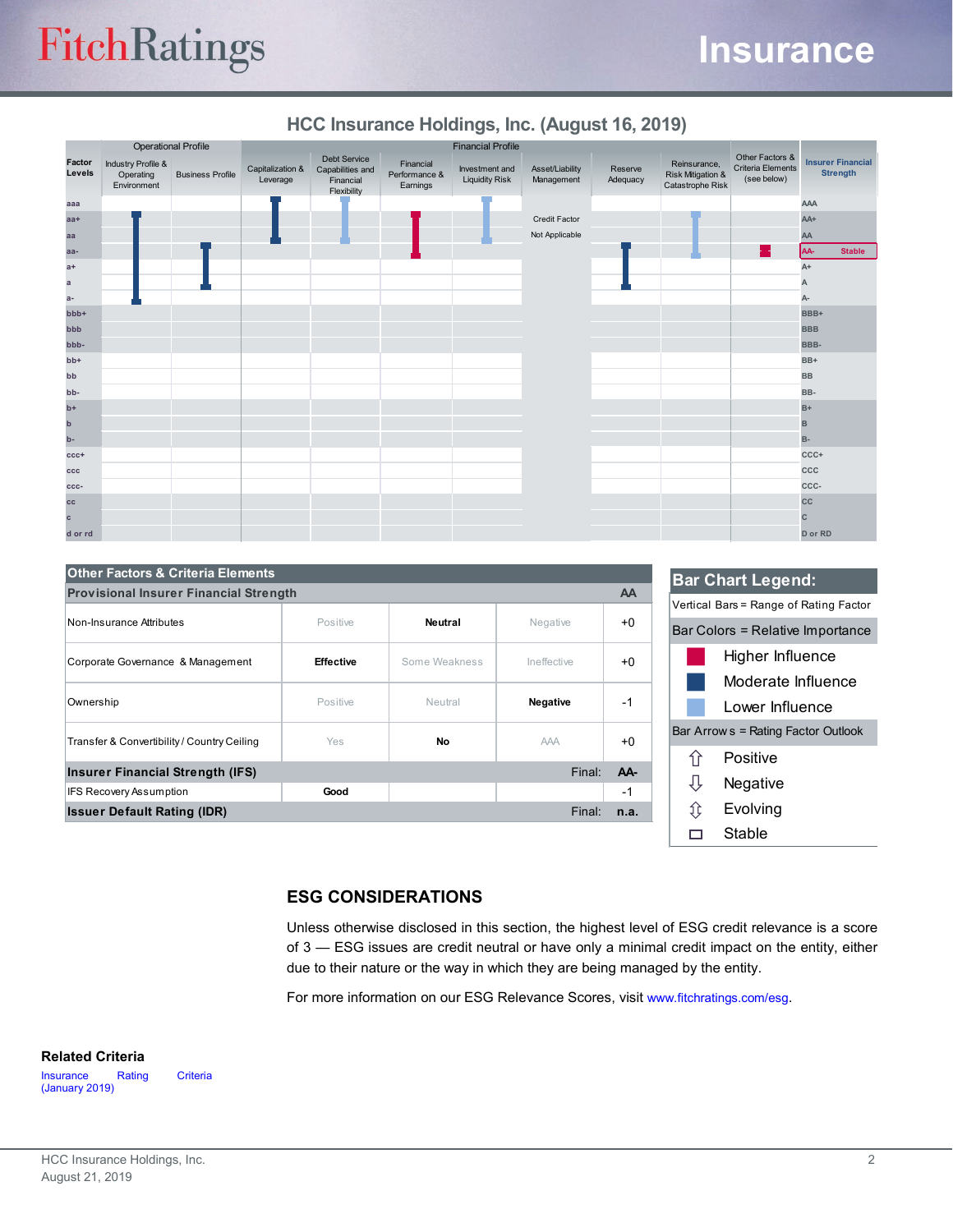#### **Business Profile**

#### **Favorable Profile**

TMHCC is a stock company that is 100% owned by TMHD, which is based in Japan and has a business profile score of 'aa+' by Fitch. TMHD has actively acquired several other U.S.-based insurers over time, including: Delphi Financial Group (2012) and Philadelphia Insurance Companies (2008). Approximately 40% of TMHD's operations at YE 2018 are from outside of Japan. TMHCC's operations are managed separately from other TMHD U.S. operations, but there are various levels of collaboration and shared services among subsidiaries.

TMHCC's primary product offerings include: agriculture, aviation, property, energy, marine, directors and officers liability, professional liability, surety, credit, and other specialty risks that are lowly correlated. Additionally, the company is a market leader in medical stop-loss coverage. The company divides its operations into three key segments: North America Property & Casualty, Accident & Health, and International.

#### *Favorable Competitive Positioning*

Competitive positioning is comprised of two subfactors: general and operating scale. Together these factors aggregate into a favorable position. TMHCC has a leading business franchise within the sector and strong competitive advantages that are partly derived from its franchise. As of YE 2018, the company reported net written premiums of \$3.5 billion and shareholders' equity of \$4.4 billion.

#### *Favorable Risk Profile*

TMHCC's risk appetite is lower than the sector as a whole and focuses on reasonable stable and established lines of business. In particular, the company's expertise as a specialty writer is obtaining adequate rate for the risk that is underwritten. By direct premiums, the largest P/C line of business underwritten is crop insurance.

#### *Favorable Diversification*

TMHCC's geographic distribution is diverse as the company writes in multiple foreign jurisdictions. From a products standpoint, TMHCC offers a diverse set of products, and its distribution varies by product lines, but includes wholesale brokers, retail brokers, third-party administrators, Lloyd's of London, reinsurance brokers, direct to consumers and e-commerce. The company's agriculture and accident and health lines of business have limited correlation with its other traditional P/C product segments.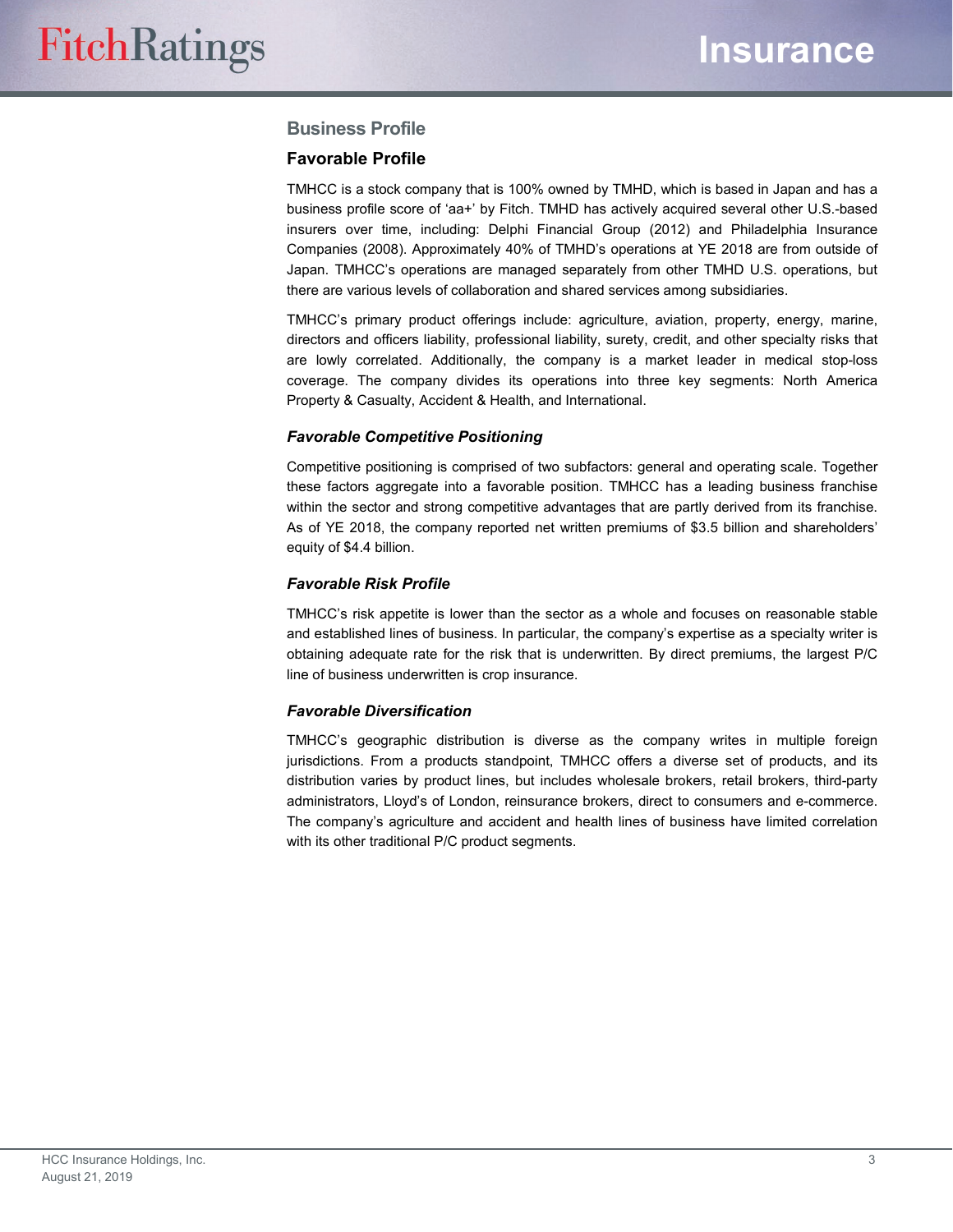#### **Ownership is Negative to the Rating**

TMHCC is a specialty insurance group formed in 1974, based in Houston and acquired by TMHD in October 2015 for \$7.3 billion. Fitch's standalone rating of TMHCC is one notch higher than current ratings as ownership reduces the ratings by one notch.

#### **Simplified Organizational Structure**



Source: HCC Insurance Holdings, Inc.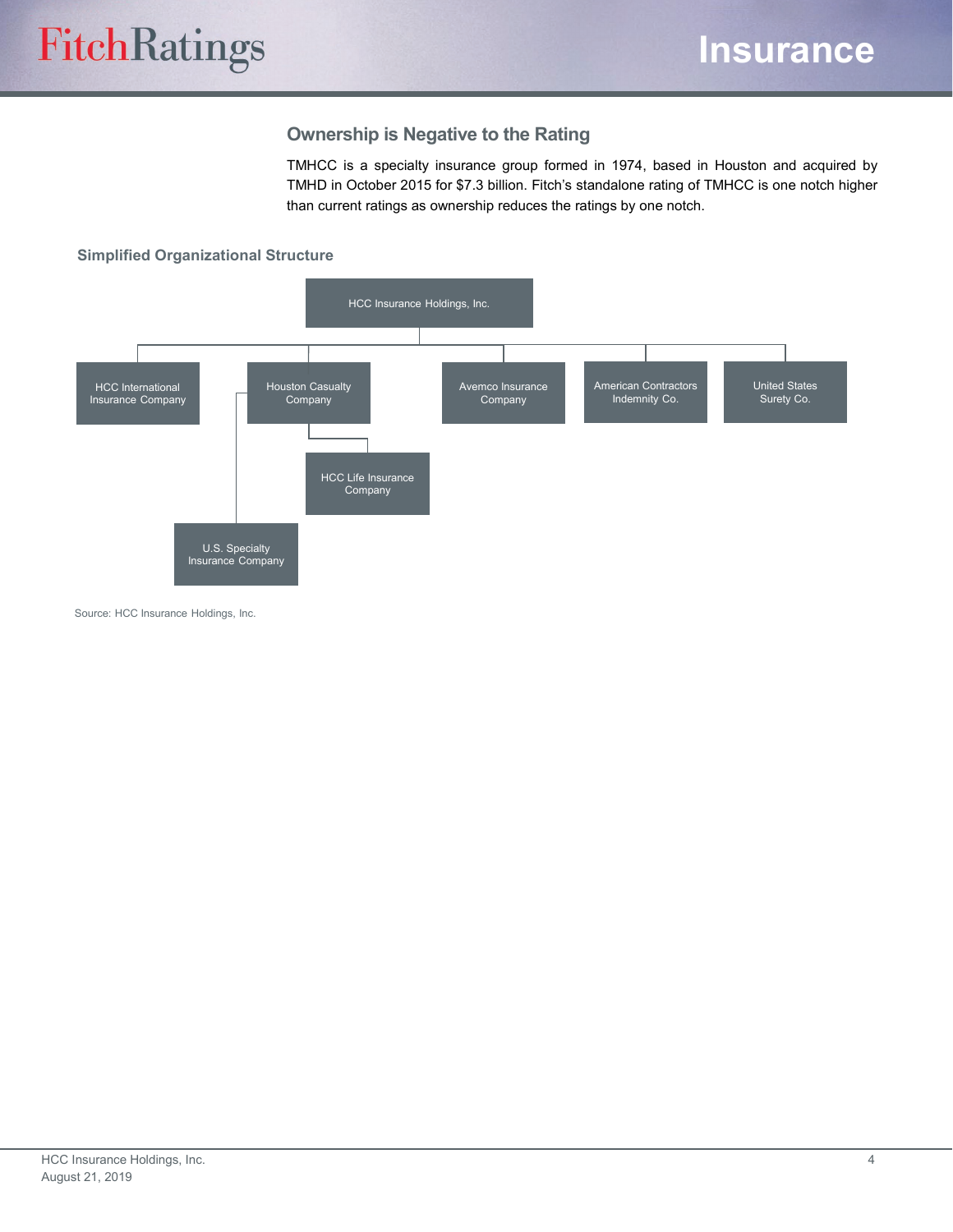#### **Capitalization and Leverage**

|                                 | 2014  | 2015  | 2016  | 2017  | 2018  | <b>Fitch's Expectation</b>                                                               |
|---------------------------------|-------|-------|-------|-------|-------|------------------------------------------------------------------------------------------|
| Total Capital (\$ Mil.)         | 4.728 | 4.854 | 5.252 | 5,126 | 5.285 | Fitch expects TMHCC's capitalization to<br>remain solid, with operating and net leverage |
| Financial Leverage Ratio (%)    | 18    | 20    | 19    | 20    |       | near current levels. Financial leverage is                                               |
| Net Premiums Written/Equity (x) | 0.6   | 0.7   | 0.7   | 0.8   | 0.8   | expected to remain at or below 20%.                                                      |
| Net Leverage (x)                | 1.8   | 1.9   | 8. ا  | 2.0   | 1.9   |                                                                                          |
| P/C RBC Ratio (%)               | 268   | 287   | 266   | 226   | 221   |                                                                                          |
| Life RBC Ratio (%)              | 246   | 241   | 260   | 149   | 166   |                                                                                          |

Note: RBC ratio is calculated at company action level for lead operating subsidiary and is based on statutory accounting. Financial leverage ratio excludes FAS 115. GAAP accounting principles.

Source: HCC Insurance Holdings, Inc. SEC filings.

#### **Very Strong Capitalization**

Fitch views TMHCC's capital to be very strong and supportive of the current rating category. Overall capital adequacy has a moderate influence in determining the company's ratings.

#### *Solid Capitalization*

Fitch evaluates capital on both a nonrisk-adjusted basis, such as operating and net leverage, and a risk-adjusted basis, such as RBC and Fitch's Prism capital model, to gain a more holistic view of capital. From a nonrisk-adjusted perspective, TMHCC's metrics are slightly favorable relative to the rating category and peer-rated companies.

TMHCC's life RBC declined in 2017 due to the acquisition of American International Group, Inc.'s (AIG) medical stop-loss operations. Since the P/C company owns the life company, the P/C company's decline in RBC was related to ownership of the life subsidiary. Management is working to increase the life RBC over the next several years in line with longer term averages.

#### *Moderate Financial Leverage*

Fitch believes TMHCC's financial leverage will approximate the 20% range over the near to intermediate term. TMHCC retired all existing public debt in 2015. The company's current debt structure consists of two debt facilities: a bank term loan and borrowings under a revolving credit facility. Both of these instruments bear floating-rate interest and are significantly cheaper than prior existing debt. Fitch believes that facilities may be extended, and notes that currently have interest rate risk are not hedged, which exposes the company to risk.

#### *'Very Strong' Prism Score*

TMHCC scored 'Very Strong' based on YE 2018 results as seen in the figure on page 6. The Prism score is a ratio of available capital (AC) divided by target capital (TC) at various levels, with the Prism score being equal to the highest category where AC exceeds TC. Prism results for 2018 will be available shortly and are not anticipated to differ materially from the prior year.

From a TC perspective, TMHCC benefits from low underwriting leverage, coupled with low loss ratio volatility and a modest expected loss ratio. Conversely, two main drivers of TC for TMHCC are reserves and catastrophe risk. Fitch notes both reserve and catastrophe risk are modest in total; however, when looking at TC drivers as a percentage of the whole, these two risks, along with underwriting, combine to represent almost three quarters of TC.

AC is a range of four different measures that give various haircuts for unrealized gains and losses and affiliated investment values. If companies do not have significant positions in unrealized gains and losses and affiliated investments, the band of AC is relatively narrow. Fitch's AC measure used to calculate the Prism score gives 100% credit for unrealized gains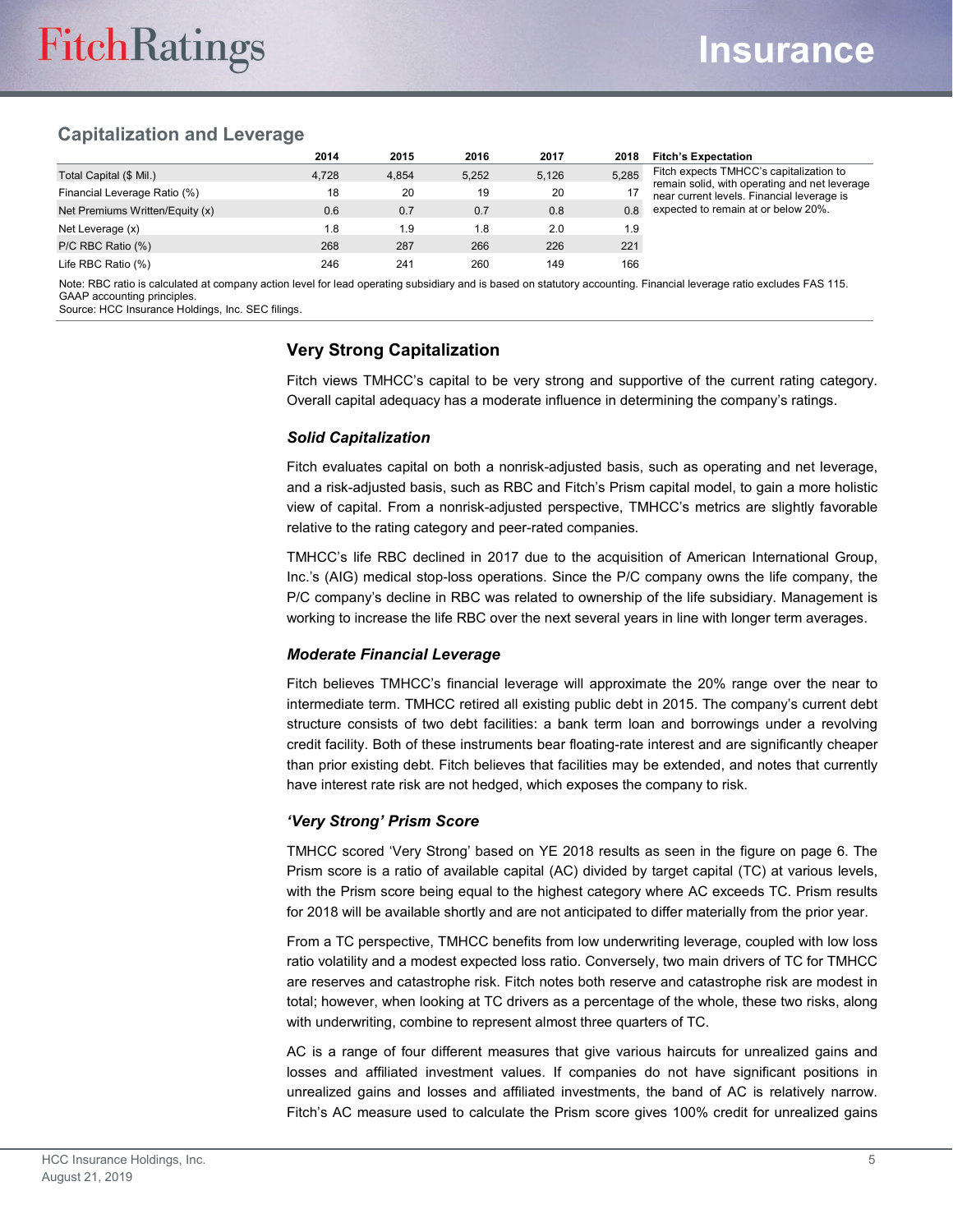and losses and gives a modest haircut for investments in affiliates. However, Fitch believes there can be value in looking at the range of AC, as certain macroeconomic or industry trends may be better captured in an AC measure other than the base.

Fitch consolidates underwriting reserve and asset exposures from HCC Life Insurance Co., which primarily writes accident and health business, and the international business when analyzing capital via Prism. While Fitch recognizes the benefit unrealized gains have on current financial positions, the agency cautions that all gains from a lower interest rate environment will reverse if the bonds are held to maturity, giving only a temporary raise in capital. Further, if interest rates increase, there will be a reversal in the unrealized gain positions.



#### **2018 Prism Score — HCC Insurance Holdings Group**

AC – Available capital. TC – Target capital. N.A. – Not applicable. Note: Red line is AC base; shaded area represents the high and low of AC due primarily to value of affiliated life subsidiary and unrealized bond gains/(losses). Source: Fitch Ratings, S&P Global Market Intelligence.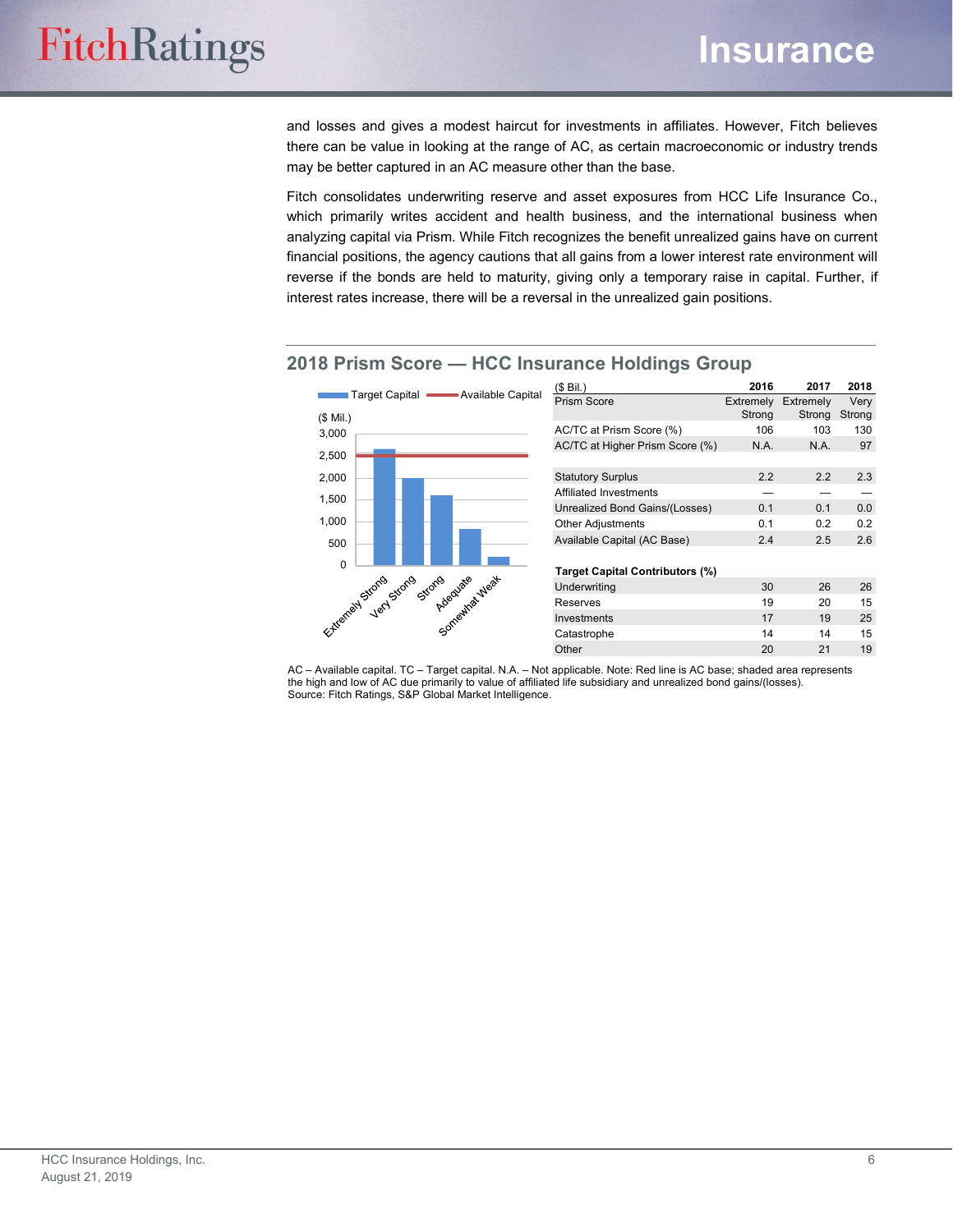### **Debt Service Capabilities and Financial Flexibility**

|                                     | 2014 | 2015             | 2016 | 2017 | 2018 | <b>Fitch's Expectation</b>                   |
|-------------------------------------|------|------------------|------|------|------|----------------------------------------------|
| Interest Expense (\$ Mil.)          | 28   | $85^{\circ}$     |      | 21   | 28   | Due to the low interest rates on borrowings, |
| GAAP Fixed-Charge Coverage (x)      | 22.2 | 5.7 <sup>a</sup> | 45.6 | 24.0 | 19.2 | Fitch anticipates that coverage ratios will  |
| Statutory Fixed-Charge Coverage (x) | 12.5 | 2.8 <sup>a</sup> | 26.5 | 12.4 |      | remain high over the near term.              |

a These ratios were influenced by early retirement of debt and amortization of bond discount. Adjusted figures are: \$32 million for interest expense, GAAP fixed-charge coverage of 13.9x and statutory fixed-charge coverage of 7.5x. Note: GAAP. Source: HCC Insurance Holdings, Inc. SEC filings.

#### **Very Strong Financial Flexibility and Debt-Servicing Capabilities**

Fitch views TMHCC's financial flexibility and debt service capabilities to be very strong and supportive of the current rating category. Overall, this factor has a lower influence in determining the company's ratings.

#### *Favorable Earnings-Based Interest Coverage*

TMHCC demonstrates very strong debt-servicing capabilities historically as shown in the table above. Fitch notes that YE 2015 had elevated interest expense due to early retirement of debt and acceleration of a bond discount. Adjusting for these one-time charges shows a fixedcharge coverage ratio in line with prior results.

Due to the company's strong profitability, moderate financial leverage and low interest expense, fixed-charge coverage is anticipated to remain near current levels over the near to intermediate term.

#### *Low Interest Rates on Debt*

#### **TMHCC Debt Outstanding**

(\$ Mil., as of Dec 31, 2018) Bank Term Loan 475 Revolving Credit Facility 400 Source: HCC Insurance Holdings, Inc.

TMHCC's interest coverage is aided by the low interest rates on the debt that are variable and unhedged. To the extent there are sharp increases in interest rates, Fitch believes TMHCC would hedge some of the interest rate risk, but notes that even a modest increase in rates would still produce very low rates. Nonetheless, the decline in fixed-charge coverage is a function of increased interest expense due to an increase in rates.

#### *Sufficient Statutory Dividend Capacity*

During 2019, TMHCC's U.S. insurance subsidiaries are permitted to pay \$224 million in dividends to the parent without prior regulatory approval from insurance subsidiaries. Holding company cash and investments provide additional liquidity and flexibility.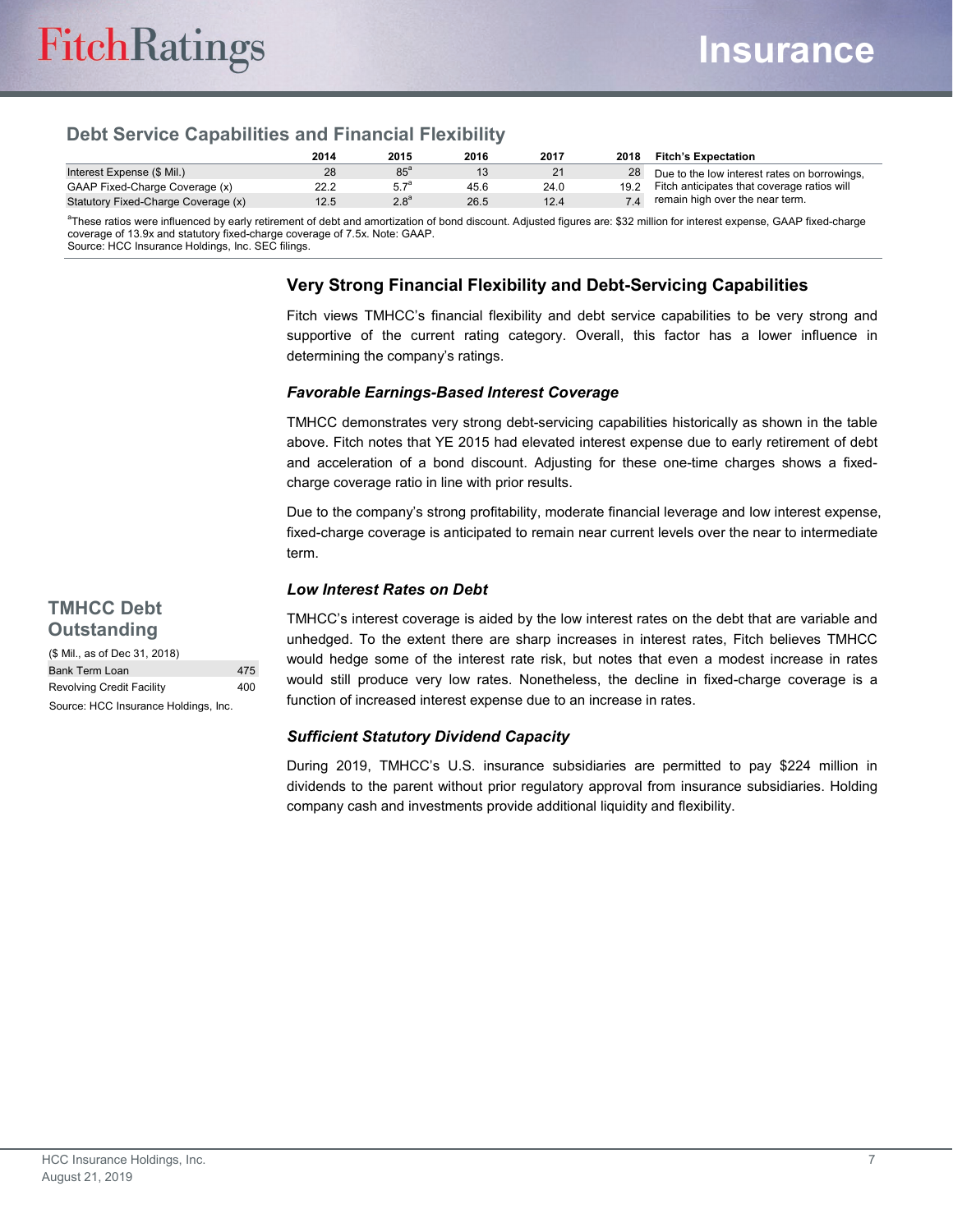#### **Financial Performance and Earnings**

| $(S$ Mil.)              | 2014  | 2015  | 2016  | 2017  | 2018  | <b>Fitch's Expectation</b>                              |
|-------------------------|-------|-------|-------|-------|-------|---------------------------------------------------------|
| <b>Premiums Earned</b>  | 2.324 | 2.774 | 2.947 | 3.130 | 3.404 | TMHCC is expected to maintain solid                     |
| Pretax Operating Income | 595   | 401   | 567   | 486   | 503   | underwriting results and continue to outperform         |
| Net Income              | 458   | 302   | 424   | 385   | 400   | the aggregate P/C industry given its specialty<br>focus |
| <b>ROE</b> (%)          | 12.1  | 7.7   | 10.4  | 9.2   | 9.4   |                                                         |
| Combined Ratio (%)      | 82.1  | 86.1  | 87.6  | 89.0  | 89.4  |                                                         |
| Operating Ratio (%)     | 72.6  | 78.5  | 80.4  | 81.6  | 82.3  |                                                         |

Note: GAAP accounting principles. Operating income excludes investment gains/(losses).

Source: HCC Insurance Holdings, Inc. SEC filings.

#### **Very Strong Profitability**

Fitch views TMHCC's financial performance and earnings to be very strong and supportive of the current rating category. Overall, profitability has a high influence in determining the company's ratings.

#### *Consistently Strong Operating Performance*

TMHCC's underwriting performance is a hallmark of the rating. TMHCC's underwriting exp*e*rtise in specialty lines has led to consistently strong operating results, evidenced by very strong yoy combined ratios with minimal deviations.

The company's management and underwriters are compensated, in part, on delivering very strong bottom line results over top-line growth. In fact, the company actively reduces writings in lines of business that are too competitive to sustain a strong underwriting margin at the expense of maintaining market share or top-line growth.

TMHCC's combined ratio was 89.4% in 2018, catastrophes losses were lower than the prior year but still slightly elevated. However, the bigger element for yoy deterioration was less favorable development as the company strengthened reserves in North America Property & Casualty and Accident & Health segments.

Fitch published a report in March 2019 titled *North American Property/Casualty Insurers' 2018 Results* and noted that YE 2018 had a GAAP calendar-year combined ratio of 97.2% for a group of 48 companies, with the loss ratio being favorably affected by 1.7 percentage points from favorable reserve development. TMHCC also outperformed the group of publicly held specialty writers whose GAAP calendar-year combined ratio was 96.6% and 3.3 percentage points from favorable reserve development.

| ------------                              |       |       |       |       |       |
|-------------------------------------------|-------|-------|-------|-------|-------|
| (% )                                      | 2014  | 2015  | 2016  | 2017  | 2018  |
| Loss Ratio                                | 57.1  | 61.9  | 63.5  | 65.6  | 66.9  |
| Expense Ratio                             | 25.4  | 24.2  | 24.1  | 23.4  | 22.5  |
| Calendar-Year Combined Ratio              | 82.5  | 86.1  | 87.6  | 89.0  | 89.4  |
| Prior-Year Reserve                        | (2.4) | (1.3) | (0.4) | (1.1) | (0.2) |
| Catastrophe Losses                        | 1.2   | 0.7   | 1.4   | 2.2   | 1.5   |
| Accident-Year Combined Ratio              | 84.9  | 87.4  | 88    | 90.1  | 89.6  |
| AY Combined Ratio, Excluding Catastrophes | 83.7  | 86.7  | 86.6  | 87.9  | 88.1  |

#### **Property/Casualty Profitability and Underwriting Performance**

AY– Accident year. Note: U.S. GAAP accounting principles.

Source: Fitch Ratings; S&P Global Market Intelligence; HCC Insurance Holdings, Inc.

#### *Crop Business Continues to Grow*

TMHCC entered the crop insurance market on Jan. 1, 2015, with the acquisition of Producers Ag Insurance Group, Inc. for approximately \$100 million. As of YE 2018, crop insurance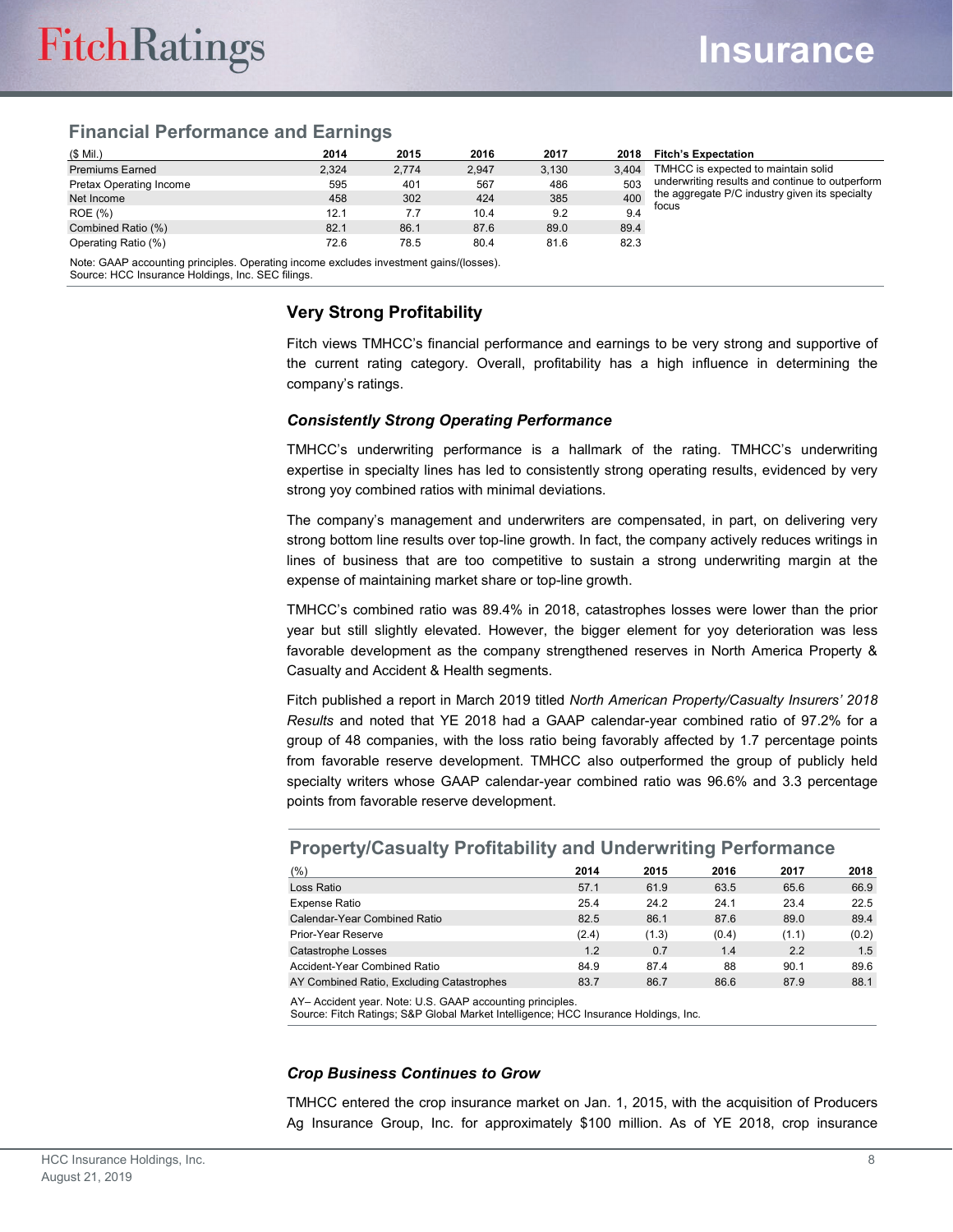accounted for approximately 13% of net written premium. Fitch believes crop insurance will continue to grow but at a reduced pace going forward.

Overall, crop insurance performed within expectations. Fitch believes that crop insurance will be a long-term value, enhancing the overall profile as crop insurance has little correlation to its existing book of business. In particular, TMHCC has scale and analytics, two important variables for long-term success in crop insurance.

#### *Segments Remain Profitable*

All three of TMHCC's underwriting segments reported an underwriting profit in 2018. North America Property & Casualty was the only segment not to report a better result in 2018 versus prior year due to an increase in reserves because of a construction defect in the primary casualty business.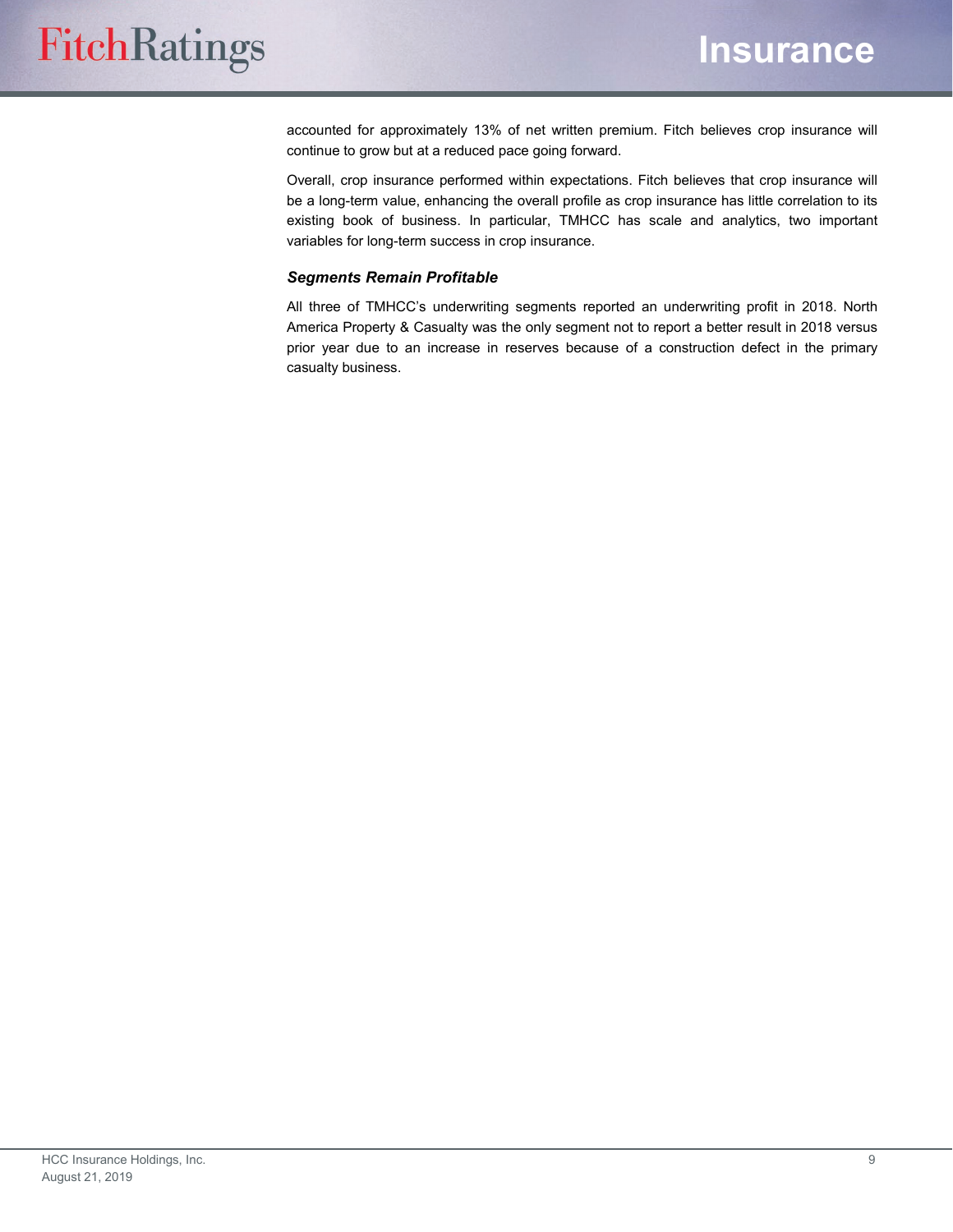#### **Investment and Liquidity**

|                                                                  | 2014  | 2015  | 2016  | 2017  | 2018  | <b>Fitch's Expectation</b>                                                                  |
|------------------------------------------------------------------|-------|-------|-------|-------|-------|---------------------------------------------------------------------------------------------|
| Total Invested Assets (\$ Mil.)                                  | 7.267 | 6.938 | 7,281 | 7.115 | 7,345 | Fitch expects TMHCC's investment portfolio to<br>remain conservative, despite the company's |
| Invested Assets/Common Equity (x)                                | ۱.9   | 1.8   |       | 1.7   |       | attempt to offset the low interest rate                                                     |
| Risky Assets/Equity (%)                                          |       | 8     | 12    | 11    | 5     | environment, with modest increases in higher<br>yielding investments and dividend-paying    |
| Investment Yield (%)                                             | 3.2   | 3.0   | 3.0   | 3.2   |       | stocks.                                                                                     |
| Note: GAAP.<br>Source: HCC Insurance Holdings, Inc. SEC filings. |       |       |       |       |       |                                                                                             |

#### **High-Quality Investment Portfolio**

Fitch views TMHCC's investment and liquidity to be very strong and supportive of the current rating category. Overall investments and liquidity has a lower influence in determining the company's current ratings.

#### *High Credit Quality Fixed-Income Securities*

TMHCC maintains high-quality, fixed-income securities with an 'AA–' average credit rating and a modest 2% allocation to below-investment-grade bonds. The duration of its fixed-income portfolio is 4.2 years. Fitch believes that TMHCC's liquidity remains adequate to pay claims.

#### *Delphi Synergy and Limited Risk Assets*

TMHD purchased Delphi Financial Group, Inc. in 2012 for approximately \$2.7 billion. Delphi has unique investment management expertise, particularly in longer duration assets. Delphi's investment management organization oversees a portion of TMHCC's risk asset portfolios. TMHCC's investment strategy of allocating approximately 15% of assets into risk assets is unlikely to change from this shift in management, but the composition of these assets will differ over time.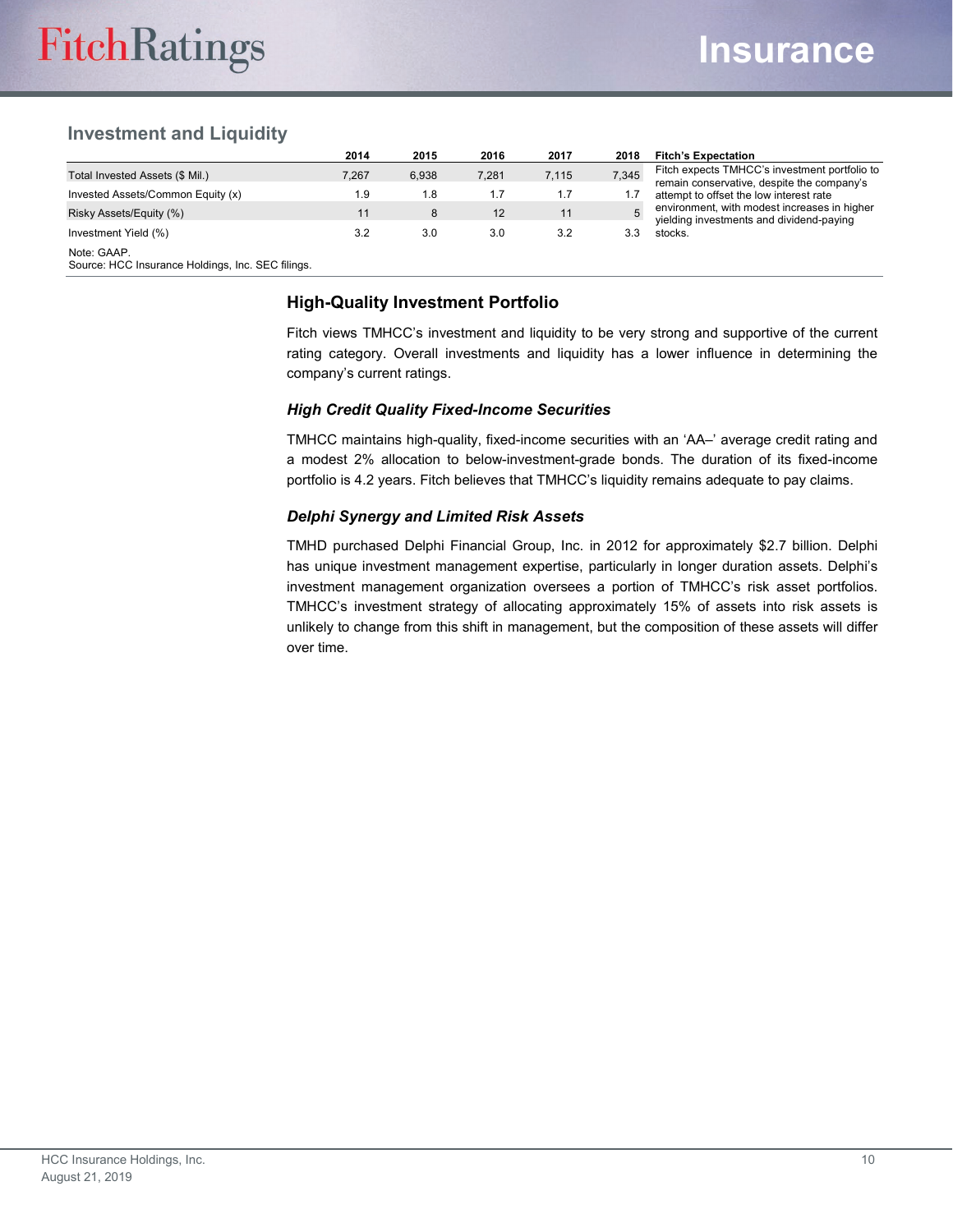#### **Reserve Adequacy**

| $(S$ Mil.)                                    | 2014  | 2015  | 2016  | 2017  | 2018  | <b>Fitch's Expectation</b>                                                            |
|-----------------------------------------------|-------|-------|-------|-------|-------|---------------------------------------------------------------------------------------|
| Loss and LAE Reserves                         | 2.658 | 2.524 | 2.566 | 2,855 | 2.867 | Fitch expects TMHCC's reserving philosophy                                            |
| <b>PAY Reserve Development</b>                | (56)  | (35)  | (15)  | (37)  | (8)   | to remain conservative. Calendar-year<br>reserve development is likely to continue to |
| PAY Reserve Development/NPE (x)               | (2.4) | (1.3) | (0.5) | (1.2) | (0.2) | trend favorably, with all development at                                              |
| PAY Reserve Development/BOY Common Equity (x) | (1.5) | (0.9) | (0.4) | (0.9) | (0.2) | relatively low levels compared with total<br>reserves or capital.                     |
| Net Reserves/Common Equity                    | 0.7   | 0.6   | 0.6   | 0.7   | 0.6   |                                                                                       |

LAE – Loss adjustment expense. PAY − Prior accident year. NPE − Net premiums earned. BOY − Beginning of year. Note: GAAP accounting principles. Source: HCC Insurance Holdings, Inc. SEC filings.

#### **Reserve Position Is Strong**

TMHCC's reserve adequacy is strong and supportive of the current rating category. Overall reserve adequacy has a moderate influence in determining the company's ratings.

#### *Reserves Develop Favorably in 2018*

TMHCC demonstrates conservatism when estimating reserves and continues to take prompt and sufficient measures when claims diverge from initial estimates. In 2018, the company reported \$8 million of net favorable reserve development. Favorably, the company also has low reserve leverage, which leads to limited capital exposure to any development. In the past 10 calendar years, reserves developed favorably nine times, with the exception of 2011, which had modest adverse development.

#### *Modest Reserve Volatility*

TMHCC historically reports modest reserve volatility, as longer tail professional liability and casualty lines are offset by shorter tail accident and health and surety lines. The company's weighted average duration of all claims was approximately 2.0 years in 2018 and has approximated this level for several years.

TMHCC consistently reports consolidated net reserves above its actuarial point estimate, but within the actuarial range.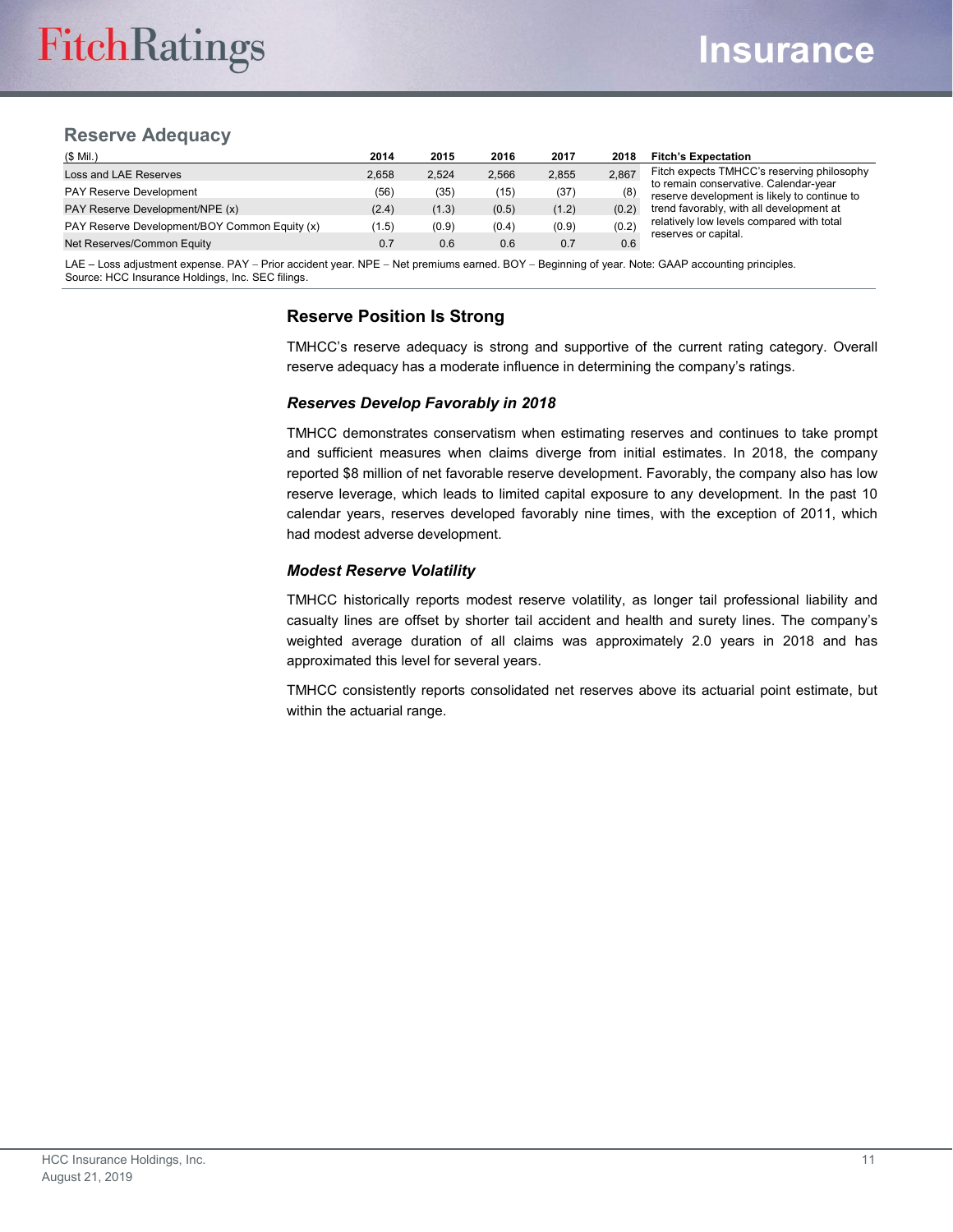#### **Reinsurance, Risk Mitigation and Catastrophe Risk**

|                                                             | 2014  | 2015  | 2016  | 2017  | 2018  | <b>Fitch's Expectation</b>                |
|-------------------------------------------------------------|-------|-------|-------|-------|-------|-------------------------------------------|
| Reinsurance Recoverables (RR, \$ Mil.)                      | 1.169 | 1.149 | 1,133 | 1,341 | 1.485 | Fitch expects no major changes to TMHCC's |
| RR/Shareholders' Equity (%)                                 | 30    | 29    | 27    | 32    | 34    | reinsurance and risk mitigation over the  |
| Retention Ratio (%)                                         | 79    | 79    | 82    | 80    | 78    | ratings horizon.                          |
| Note: GAAP<br>Source: HCC Insurance Holdings, Inc. filings. |       |       |       |       |       |                                           |

**Reasonable Reinsurance Protection Limits Large Losses**

Fitch views TMHCC's reinsurance, risk mitigation and catastrophe risk to be very strong and supportive of the current rating category. Overall, this category has a lower influence in determining the company's ratings.

#### *Adequate Reinsurance Utilization*

TMHCC continues to purchase significant reinsurance to protect against catastrophe losses. The company also uses a fair amount of proportional reinsurance to more effectively manage risk in new lines of business.

#### *Effective Risk Management Practices*

Fitch views TMHCC's risk management process as effective and notes the company has a history of favorable long-term underwriting performance. The company also built an economic capital model, which allows it to better assess risks associated with capital management decisions.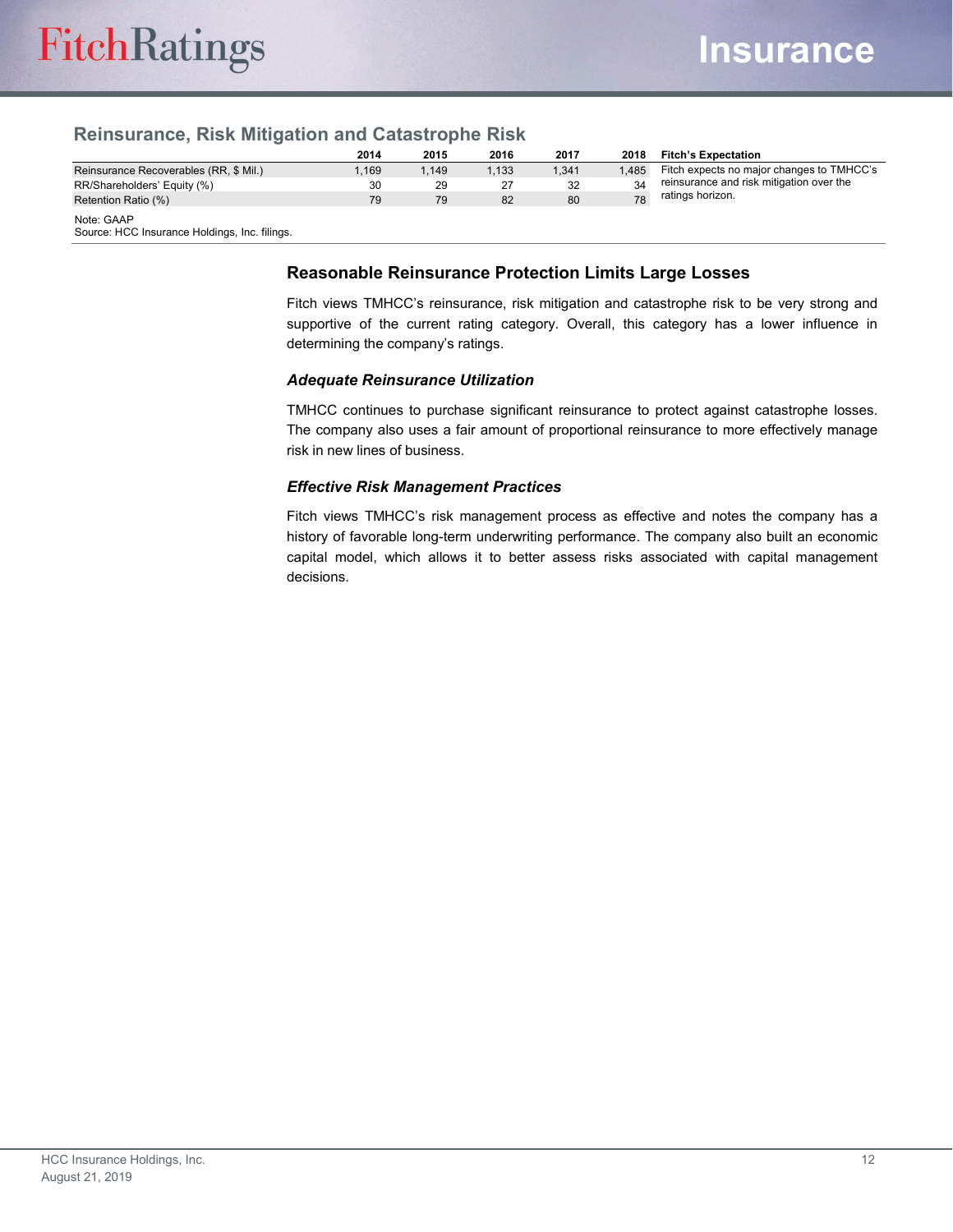#### **Appendix A: Industry Profile and Operating Environment**

This section discusses the U.S. non-life insurance sector. Most insurers in this sector have IFS ratings in the 'AA' and 'A' categories. The industry assessment considers the following perspectives.

#### **Regulatory Oversight**

U.S. regulatory oversight is very developed and transparent with effective enforcement. Insurance regulation is focused at the state level with activities coordinated through the National Association of Insurance Commissioners. More recently, the Federal Insurance Office was formed, in part to foster relations with international bodies in considering regulatory management equivalency across nations. U.S insurance regulations include robust financial reporting and capital requirements for insurers. Effectiveness in meeting dual objectives of protecting policyholders and fostering insurance company solvency is demonstrated by limited insurer market conduct actions, and historically few regulatory seizures, insolvencies or liquidations.

#### **Technical Sophistication of Insurance Market; Diversity and Breadth**

The U.S. insurance market is very technically sophisticated with diverse and very deep product offerings. The size and complexity of the U.S. economy has promoted demand for coverage. Many global risk management and insurance products have U.S. origins. Policyholders' broad access to diverse insurance products and expertise provided by a robust agent and broker distribution system are factors leading to very high insurance penetration rates in the U.S.

#### **Competitive Profile**

The U.S. insurance market is highly competitive with market share dispersed among a large number of independent entities in the overall industry and nearly all significant product segments, which supports widespread choice and availability of coverage for policyholders. Less concentrated markets and relative ease in entering insurance markets also promotes price competition and cyclical underwriting performance.

#### **Financial Markets Development**

The U.S. has the largest and most developed financial markets in the world. The markets are very deep, robust and highly liquid, which provides insurers the ability to maintain diversified asset portfolios, manage interest rate and credit risk exposures, and invest new cash flows with favorable trade execution. U.S. financial markets also provide insurers with a variety of ways to access debt and equity capital, as well as strong bank-lending capacity, though opportunities may vary depending on individual insurer size, ownership structure and other factors.

#### **Country Risk**

Insurers' ratings are unconstrained by sovereign risk issues as Fitch maintains a 'AAA' country rating with a Stable Outlook on the U.S. The rating is supported by economic size, high percapita income, strong institutions, dynamic business environment, and the world's pre-eminent reserve currency. This stable environment is beneficial for U.S. insurers. Longer term concerns regarding the U.S. sovereign rating are tied to government spending and financing activity, particularly growth in government deficits and the ability to meet long-term obligations, such as retirement and healthcare entitlements for an aging population.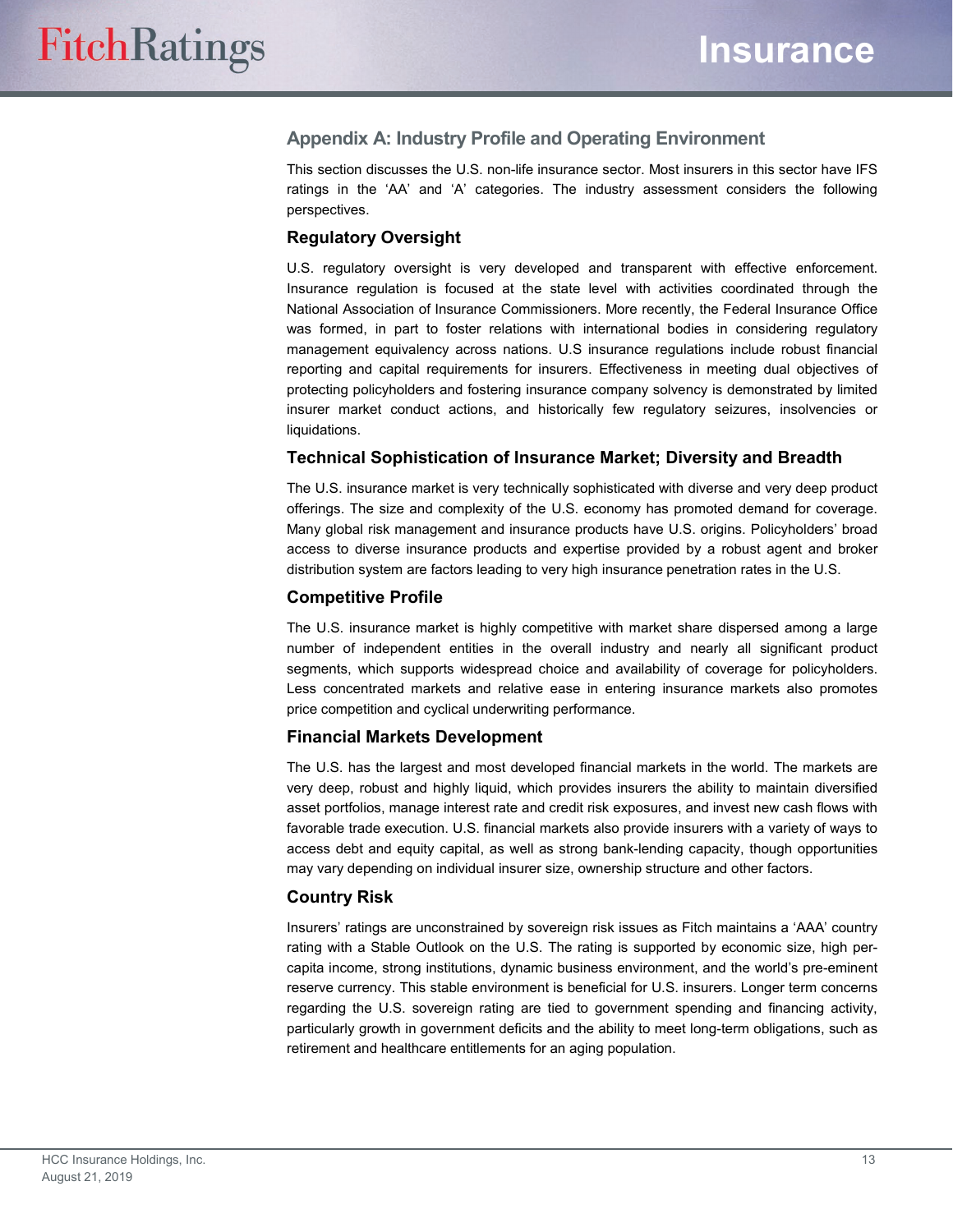#### **Appendix B: Peer Analysis**

#### **TMHCC Compares Favorably with Peers**

Fitch views TMHCC's closest peers as specialty writers, such as American Financial Group, Inc.; Markel Corporation; RLI Corporation (RLI); and W. R. Berkley Corporation. Additionally, TMHCC faces competition from Lloyd's of London, as well as large multi-line insurers, such as AIG; XL Capital Ltd.; Chubb Limited; and Travelers Property Casualty Corp. In its Accident & Health segment, TMHCC also faces competition from UnitedHealth Group, Inc. and Symetra Financial Corp. Fitch views TMHCC's competitive positioning in specialty markets as strong.

As demonstrated in the table below, overall performance for the peer group was solid over the past five years, with average combined ratios well below 100% and double-digit ROEs. TMHCC's underwriting performance over the past five years was the top performer in this peer group. The volatility of TMHCC's results remains moderate relative to peers. When measured by ROE, TMHCC's operating performance is in line with peers.

#### **Peer Comparison**

|                                |                   | <b>YE 2018</b>   |                    | Five-Year Average (%) |                                           |                 |            |  |
|--------------------------------|-------------------|------------------|--------------------|-----------------------|-------------------------------------------|-----------------|------------|--|
|                                | <b>IFS Rating</b> | Equity (\$ Mil.) | NPW/<br>Equity (x) | CR                    | <b>Standard</b><br><b>Deviation of CR</b> | <b>CAGR NPW</b> | <b>ROE</b> |  |
| HCC Insurance Holdings, Inc.   | AA-               | 4,411            | 0.8                | 86.9                  | J                                         |                 | 10         |  |
| American Financial Group, Inc. | <b>NR</b>         | 4.972            | 1.0                | 94.4                  |                                           |                 | 10         |  |
| <b>Markel Corporation</b>      | $A+$              | 9.100            | 0.5                | 95.7                  | 6                                         | 8               |            |  |
| <b>RLI Corporation</b>         | <b>NR</b>         | 807              | 1.0                | 89.9                  |                                           |                 | 13         |  |
| W. R. Berkley Corporation      | $A+$              | 5,480            | 1.2 <sub>1</sub>   | 94.8                  |                                           |                 | 12         |  |

IFS − Insurer Financial Strength. NPW − Net premiums written. CR − P/C combined ratio. NR − Not rated. Note: U.S. GAAP. All five-year periods are through 2018. Source: Fitch Ratings, S&P Global Market Intelligence.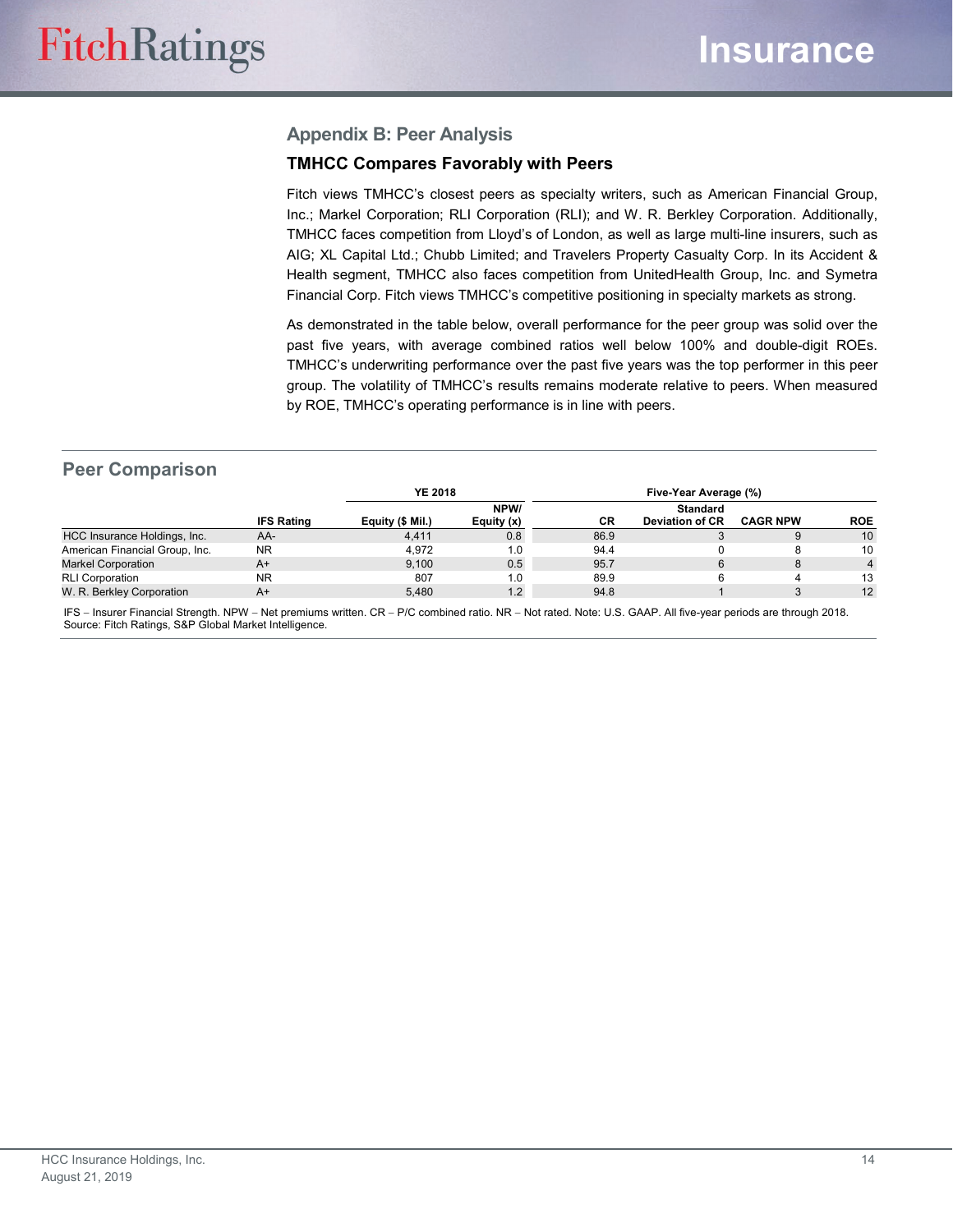#### **Complete Ratings List for Core Subsidiaries**

| Houston Casualty Co.               |  |
|------------------------------------|--|
| Avemco Insurance Co.               |  |
| U.S. Specialty Insurance Co.       |  |
| American Contractors Indemnity Co. |  |
| United States Surety Co.           |  |
| HCC Life Insurance Co.             |  |
| Insurer Financial Strength         |  |

#### **Appendix C: Other Ratings Considerations**

Below is a summary of additional ratings considerations that are part of Fitch's ratings criteria.

#### **Group IFS Rating Approach**

Fitch considers TMHCC's insurance subsidiaries (listed in the table to the left) as Core operations. HCC Life Insurance Co. is owned by Houston Casualty Co. and writes predominately medical stop-loss business. These entities share common management, resources and branding. Only normal regulatory barriers exist to dividend movement between entities and the parent.

#### **Notching**

For notching purposes, the regulatory environment of the U.S. is assessed by Fitch as being Effective and classified as following a Ring-Fencing approach.

#### **Notching Summary**

#### **IFS Ratings**

A baseline recovery assumption of Good applies to the IFS rating, and standard notching was used from the IFS "anchor" rating to the implied operating company IDR.

**Holding Company IDR**

Standard notching was applied between the implied operating company and holding company IDRs, with no adjustments made for unusual leverage, coverage or diversification of cash flow. IFS – Insurer Financial Strength. IDR – Issuer Default Rating.

#### **Hybrids—Equity/Debt Treatment**

No hybrid debt exists at TMHCC currently.

#### **Corporate Governance and Management**

Corporate governance and management are adequate and neutral to the rating.

#### **Transfer and Convertibility Risk (Country Ceiling)**

None.

#### **Criteria Variations**

None.